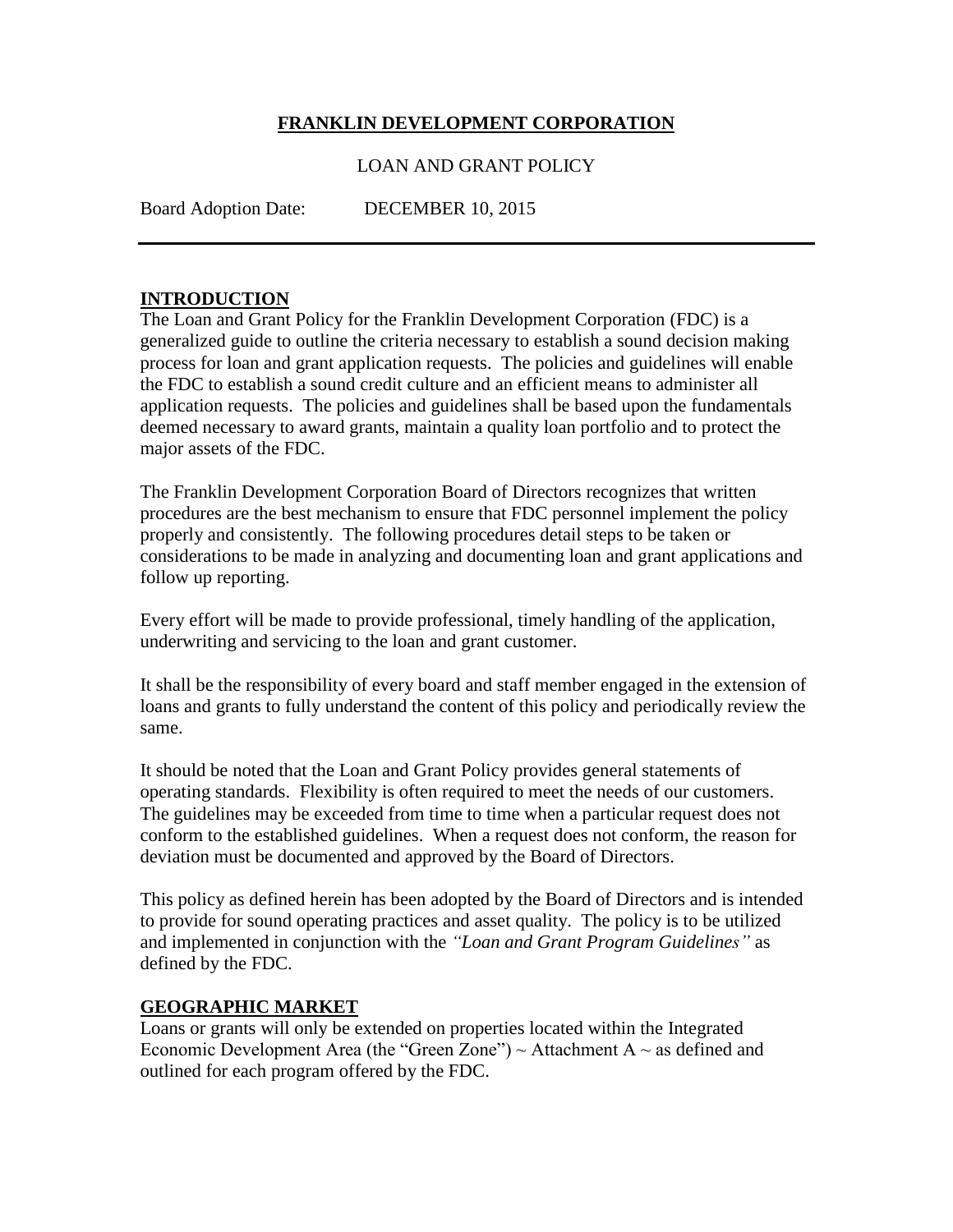# **FAIR LENDING AND COMPLIANCE STATEMENT**

The FDC believes in fairness in lending. Credit shall be made available to and on a fair and consistent basis to all people, businesses and organizations that meet our lending standards. This commitment to fairness is not only our obligation but is fundamental to good business practices.

# **LOAN AND GRANT COMMITTEE**

The FDC Loan and Grant Committee shall include two board members as recommended annually by the President of the Board and approved by the FDC Board of Directors. In addition, one to three outside committee members will be appointed and approved annually by the FDC Board of Directors.

In all matters brought before the Loan and Grant Committee, a quorum shall be represented and majority vote will rule.

Loan Committee will meet monthly or as necessary to discuss pending loan and grant application requests. Copies of the request are to be provided to each committee member prior to the meeting.

In addition to the responsibility of reviewing and taking action on loan and grant requests, the duties of the Loan and Grant Committee shall be as follows:

- 1. Review the "*Loan and Grant Policy"* on an annual basis. Any modifications or amendments are to be recommended by the Committee or President and submitted to the Board of Directors for approval.
- 2. Review the "*Loan and Grant Program Guidelines"* (Applications) on an annual basis. Any modifications or amendments are to be recommended by the Committee or President and submitted to the Board of Directors for approval.
- 3. A summary of all new loan and grant requests are to be reported to the Board of Directors monthly.

# **POWER OF AUTHORITY**

The Loan and Grant Committee will review all new loan and grant application requests to verify adherence to FDC program guidelines. If the application complies with all guidelines and board allocated program funds are available, the Loan and Grant Committee will have the authority to approve the loan or grant request.

If the loan or grant request **does not** meet all program guidelines, or board allocated program funds are **not** available, the Loan and Grant Committee can deny the request or make a **recommendation** to the FDC Board of Directors to allocate the funds if needed and approve the request. The FDC Board of Directors will have the final authority to issue the approval for any request that does not meet all program guidelines.

All new approvals and denials will be reported monthly to the FDC Board of Directors along with an allocated report of funds availability.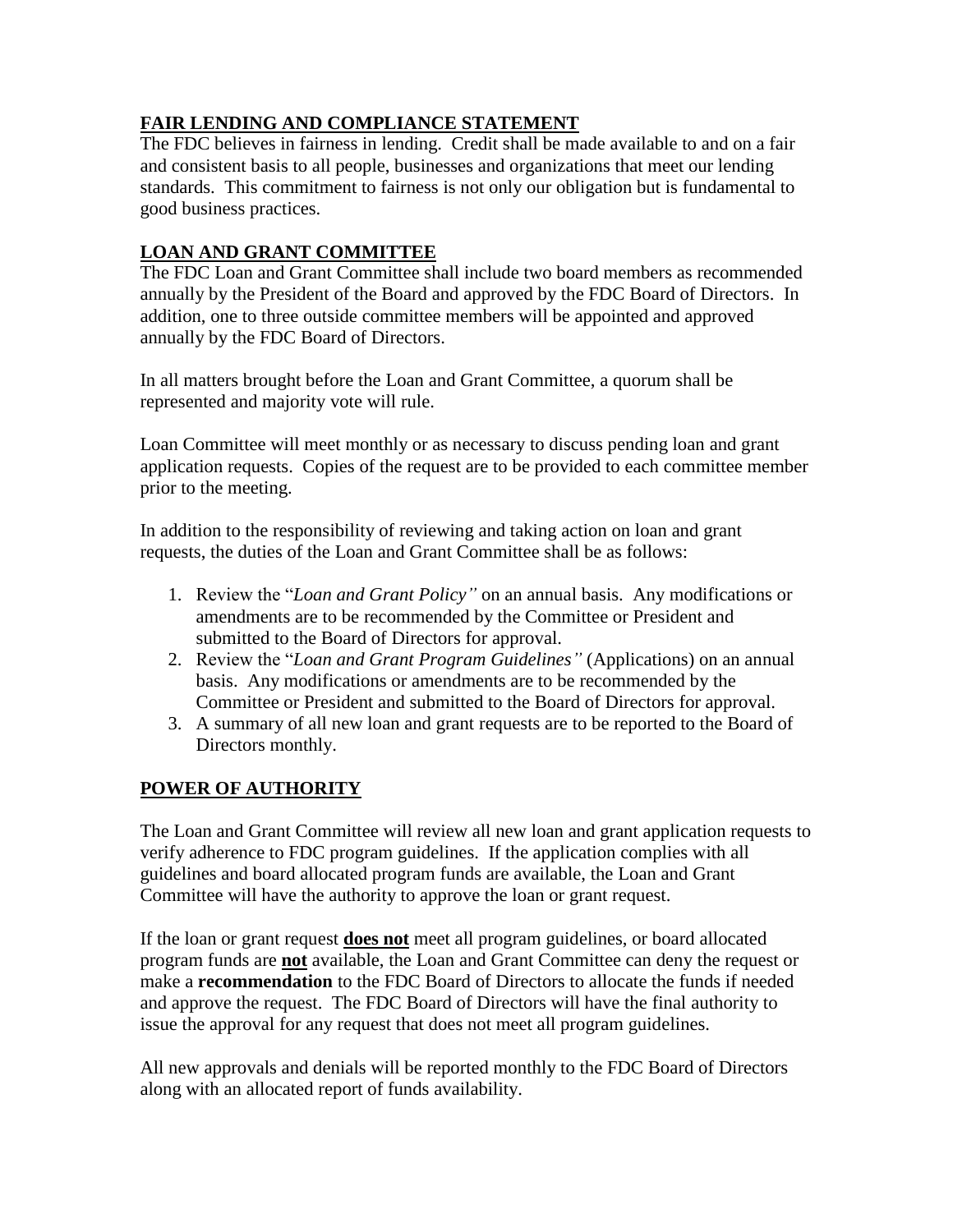#### **Due to regulatory requirements, no more than 25 loans will be granted per fiscal year.**

The approval or denial is to be documented and reported to the full Board of Directors along with a summary of the project.

Applicants may request increases in their loan and grant amounts during construction, due to unforeseen circumstances. Each request must be approved by the Loan and Grant Committee, and any increases will be reported to the full board at the following regular monthly meeting. If the requested increase complies with all guidelines (including maximum loan and grant amounts determined by program) and **board allocated program funds are available**, the Loan and Grant Committee will have the authority to approve the loan or grant increase request. However, if the project received previous approval from the board for an exception to the program guidelines, any requested increase must be brought to the board for approval.

#### **FDC STAFF RESPONSIBILITIES**

The FDC staff will be responsible to accumulate and assemble the necessary documents for each loan and grant application prior to submission to the Loan and Grant Committee for review. The staff is responsible for the verification of completeness and accuracy of all documents associated with the loan or grant.

The staff will exercise sound judgment in the credit analysis process and will objectively and consistently apply the FDC credit standards on all loan applications. The staff will verify that the request complies with all loan or grant program guidelines and submit a recommendation to the Loan and Grant Committee.

A file will be maintained so that any board member can quickly assess the status of the request. The staff will process all loan and grant requests in a timely manner. The staff will consult with the Loan and Grant Committee when cases arise that are beyond their area of expertise. The staff will seek assistance from FDC legal counsel when loan documentation and/or agreements are complex or unfamiliar.

In addition to processing, reviewing, and compiling data for loan and grant requests, the staff will keep ongoing records of all files. They will monitor all construction projects to insure procedures are met prior to releasing funds on a project. They will monitor and provide status reports on a monthly basis to the Board of Directors on all active projects.

In addition, the staff will provide monthly loan payment reports with updated loan balances to the Board of Directors. FDC staff will contact borrower on any loan that becomes over 30 days delinquent. They will report any payment delinquencies over 30 days past due to the Loan and Grant Committee each month. If a borrower continues to remain delinquent, the matter will be turned over to legal counsel to rectify or pursue legal action. All actions taken will be reported to the Board of Directors by staff and / or the Loan and Grant Committee.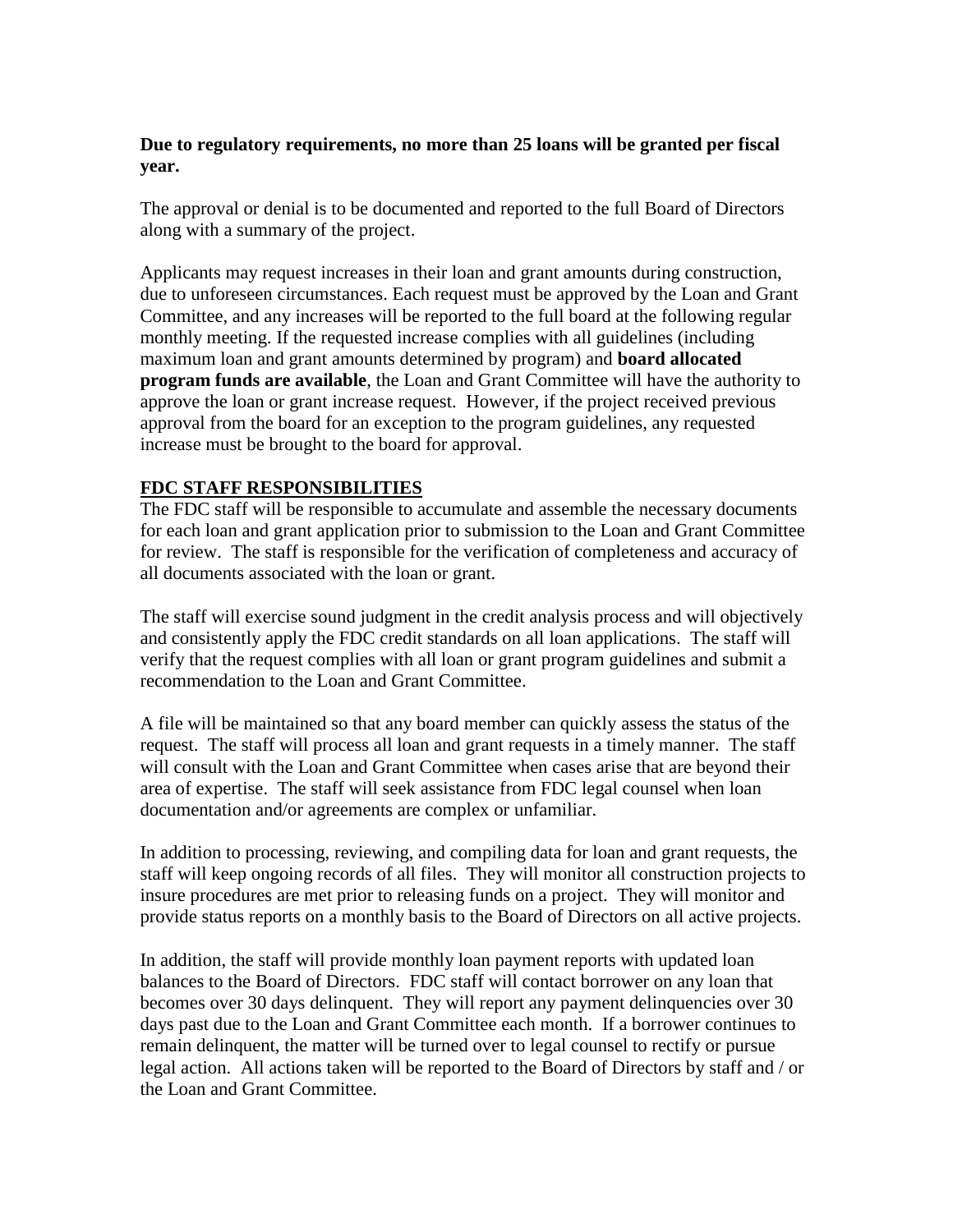Upon occasion a borrower may need special consideration due to a financial hardship. If this occurs, the borrower will be directed to submit in writing an explanation for the hardship along with their plan of action to remedy any past due payments. The Loan and Grant Committee will submit a recommendation for an appropriate course of action to the FDC Board of Directors for consideration and approval.

# **CONFLICT OF INFORMATION**

Loan and Grant Committee members are prohibited from and are required to abstain their voting privileges for any credit to any person to whom they are related, whether by birth or marriage or with whom they cohabitate or have a business relationship.

# **CONFIDENTIAL INFORMATION**

In the ordinary course of our business, the Loan and Grant Committee is exposed to confidential financial and company related information. Such information must and shall be treated with complete confidentiality in order to adhere to the highest legal and ethical standards. Personal financial information of all applications will be discussed in executive sessions only.

# **CREDIT CRITERIA**

The basic principles and requirements for extending credit in a sound manner are defined as follows:

- 1. The applicant must be honest and creditworthy as outlined in the program guidelines.
- 2. All necessary financial information must be obtained and shall be subject to a high standard of documented analysis.
- 3. The purpose of every loan, regardless of type, shall be determined, confirmed, and well documented.
- 4. Credit shall be extended only to those borrowers who can demonstrate sufficient repayment capacity. Therefore, all loans shall have a well documented repayment plan and/or source.
- 5. Because of the inherent risk associated with unsecured lending, these loans shall only be granted to creditworthy customers.
- 6. Loans to closely-held entities will generally require the personal guarantee of the principal owners. A "principal owner" is generally regarded as any person who holds an ownership interest of 20% or more.

## **LOAN PRICING**

The Board of Directors will structure and establish the interest rate for all loan programs. Modification to the interest rate will be periodically reviewed as the lending environment changes.

## **PORTFOLIO RISK ASSESSMENT**

The Loan and Grant Committee and FDC staff will review and monitor the loan portfolio as it relates to delinquency issues and report any such issues to the Board of Directors.